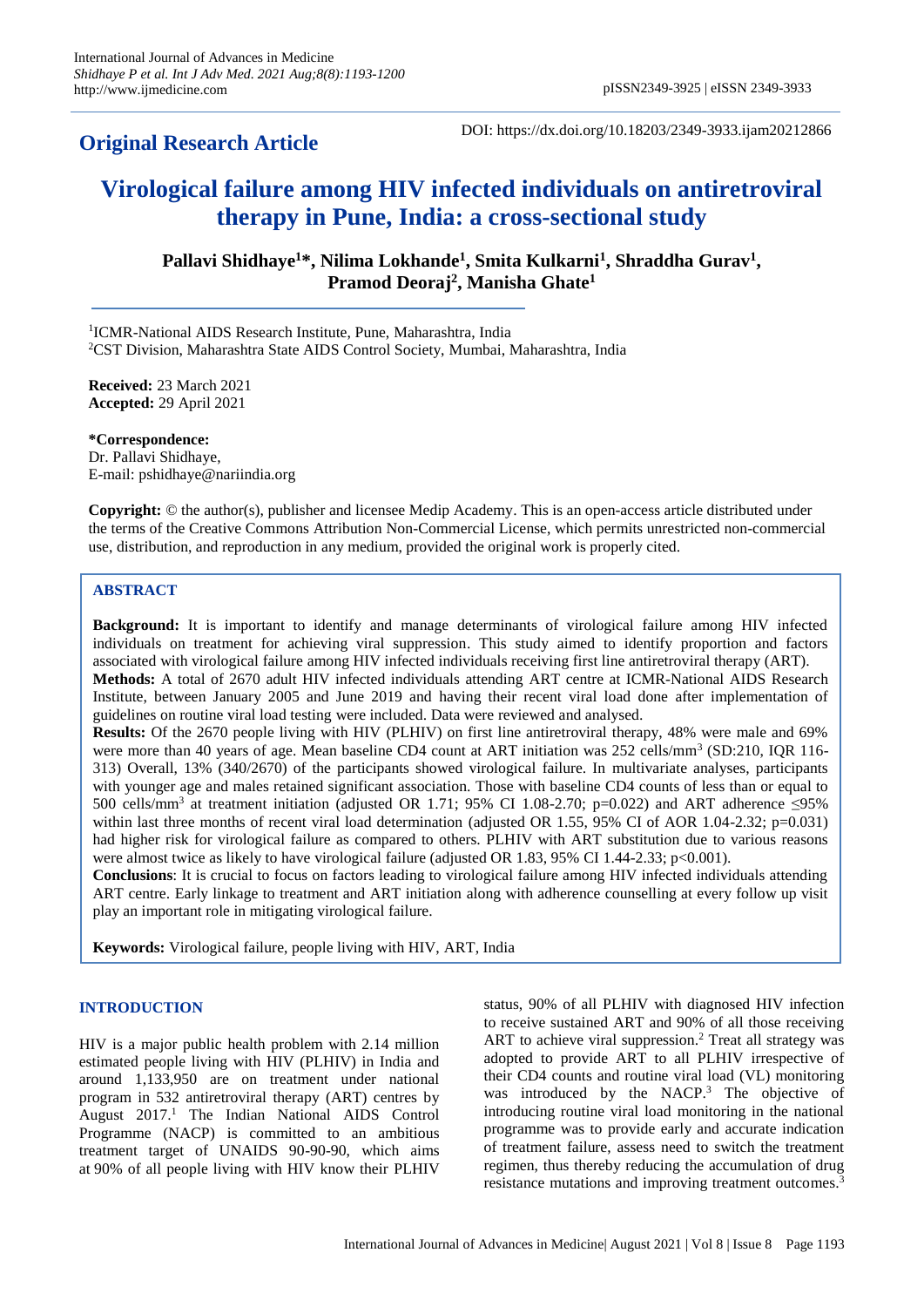High viral load findings indicate non-adherence and help identifying PLHIV who need ART adherence support.<sup>4</sup> Implementation of enhanced adherence strategies for PLHIV with detectable viral load are important for further virological suppression. 5

Current test and treat approach under NACP and routine viral load monitoring guidelines have increased the viral load testing. It is anticipated that demand for viral load tests will increase to 28.5 million by 2021, reflecting on the increase in the number of individuals who will receive antiretroviral therapy.<sup>2,3</sup> Though there are many studies on treatment failure by using targeted viral load; there are few studies on virological failure from India after the introduction of routine viral load testing within programme. 5-9 With this background, the current crosssectional study was conducted. The objective of this study was to determine the proportion and factors associated with virological failure among adult PLHIV on first line antiretroviral therapy attending ART centre located in Pune, India.

#### **METHODS**

## *Study design, setting and selection of participants*

Current retrospective study was conducted by the Indian Council of Medical Research-National AIDS Research Institute (ICMR-NARI), located in the Pune district of the western state of Maharashtra, India. Records of PLHIV attending NARI ART centre, whose ART was initiated between January 2005 and June 2019 were considered in the study. The study was conducted after the implementation of National AIDS Control Organization (NACO) guidelines for routine viral load laboratory testing.<sup>10</sup> All those who had their recent HIV-1 viral load test done after the implementation of national guidelines were considered for study analyses.

#### *Data collection*

Records of all adult  $(\geq 18$  year of age) PLHIV on first line ART regimen were reviewed and the recent HIV-1 viral load reports were considered. All PLHIV who had their HIV-1 viral load reports available after the implementtation of national guidelines for VL were included in the study.<sup>3</sup> Data were extracted from the registers and files maintained at the ART centre. Those who were already diagnosed with failure, on the second line ART, those who were already diagnosed with failure, on the second line ART and transfer out were excluded from the study. and transfer out were excluded from the study. Sociodemographic and clinical profile of the participants were extracted from the national programme card. Information regarding age, employment, HIV confirmation test, past clinical history, CD4 count, ART regimen, ART regimen substitution, drug adherence, history of tuberculosis (TB) and other opportunistic infections were collected. The drug adherence was

considered as above 95% if the average drug adherence of last three consecutive months before viral load testing was more than 95%. Blood samples were collected for viral load testing during their routine ART follow up visit and the HIV-1 viral load testing was carried out at the Metropolis laboratory and ICMR-NARI virology laboratory. This data were considered for analyses.

#### *Viral load assay*

HIV-1 plasma viral load was measured using quantitative real-time PCR HIV-1 viral load assay (Abbott molecular, Germany) at the Metropolis healthcare laboratory and the virology laboratory at ICMR-NARI within four hours of collection after processing.

#### *Outcome variable*

Virological failure, the outcome variable in the present study, was defined as plasma HIV-1 RNA more than or equal to 1000 copies/ml as per the national guidelines on viral load testing.<sup>11</sup>

## *Statistical analysis*

The demographic and clinical characteristics of study participants were analysed by median and interquartile range (IQR) for continuous variables and by proportions for categorical variables. Univariate logistic regression analysis was performed to assess factors associated with virological failure. Variables with significant association  $(p<0.05)$  with outcome in univariate regression analysis were included in multivariate logistic regression model. Adjusted odds ratio (AOR) with 95% confidence intervals (95% CI) was calculated. Software package SPSS 20.0 (SPSS, Inc; Chicago, IL, USA) was used for data analysis.

#### **RESULTS**

#### *Demographic and clinical profile*

A total of 2670 HIV infected individuals were included in the study of whom almost half were males (48%, 1272/2670). The median age of the participants in our study at VL testing was 44 year (mean 44 year; SD:9.8; range 18-82 year, IQR 38.5-49.6) and two-third of the study participants, (69%, 1839/2670) were more than forty years age. Majority Of the total, 44% (1172/2670) study participants had completed secondary school and one-fifth never attended school or were illiterate (17%, 462/2670). One-tenth participants, 290 (11%) were unmarried, 59% (1581/2670) were living with their partners and one third PLHIV (30%; 808/2670) were unemployed. Heterosexual intercourse was the most common mode of HIV transmission (83%; 2225/2670). The mean baseline CD4 count at ART initiation among PLHIV was 252 cells/mm<sup>3</sup> (median 201 cells/mm<sup>3</sup>, SD:210, range 1-1864, IQR 116-313).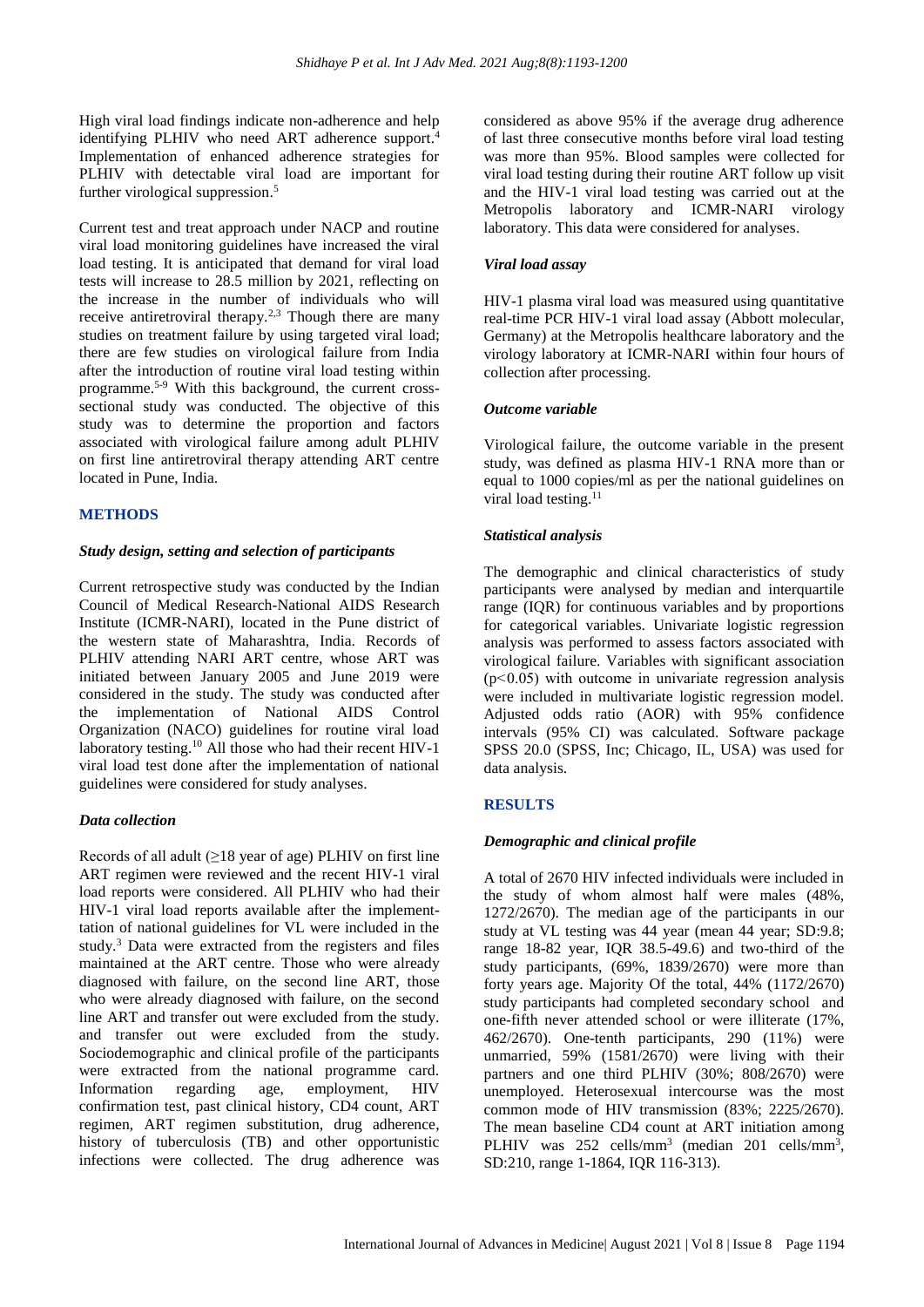| Table 1: Virological failure and associated factors among PLHIV. |  |  |  |  |  |  |
|------------------------------------------------------------------|--|--|--|--|--|--|
|------------------------------------------------------------------|--|--|--|--|--|--|

| <b>Variables</b>                                  | <b>Total</b><br>$N = 2670$<br>frequency $(\% )$ | <b>Virological failure</b><br>$N=340(12.7\%)$<br>frequency $(\% )$ | <b>No Virological failure</b><br>$N = 2330$<br>$(87.3%)$ frequency $(\% )$ | <b>Crude Odds</b><br>ratio (95%CI) | $\mathbf{P}$<br>value |  |  |  |  |
|---------------------------------------------------|-------------------------------------------------|--------------------------------------------------------------------|----------------------------------------------------------------------------|------------------------------------|-----------------------|--|--|--|--|
| Gender                                            |                                                 |                                                                    |                                                                            |                                    |                       |  |  |  |  |
| Male                                              | 1272 (47.6)                                     | 184 (14.5)                                                         | 1088 (85.5)                                                                | $1.35(1.07-1.69)$                  |                       |  |  |  |  |
| Female                                            | 1398 (52.4)                                     | 156(11.2)                                                          | 1242 (88.8)                                                                | $\mathbf{1}$                       | 0.011                 |  |  |  |  |
| Age (years)                                       |                                                 |                                                                    |                                                                            |                                    |                       |  |  |  |  |
| $\leq 40$                                         | 831 (31.1)                                      | 139(16.7)                                                          | 692 (83.3)                                                                 | $1.64(1.30-2.07)$                  | < 0.001               |  |  |  |  |
| $>40$                                             | 1839 (68.9)                                     | 201 (10.9)                                                         | 1638 (89.1)                                                                | $\mathbf{1}$                       |                       |  |  |  |  |
| <b>Education</b>                                  |                                                 |                                                                    |                                                                            |                                    |                       |  |  |  |  |
| Literate                                          | 2208 (82.7)                                     | 289 (13.1)                                                         | 1919 (86.9)                                                                | $1.21(0.89-1.67)$                  | 0.230                 |  |  |  |  |
| Illiterate                                        | 462 (17.3)                                      | 51(11.0)                                                           | 411 (89.0)                                                                 | $\mathbf{1}$                       |                       |  |  |  |  |
| <b>Employment</b>                                 |                                                 |                                                                    |                                                                            |                                    |                       |  |  |  |  |
| Employed                                          | 1862 (69.7)                                     | 239 (12.8)                                                         | 1623 (87.2)                                                                | $1.03(0.80-1.32)$                  | 0.811                 |  |  |  |  |
| Unemployed                                        | 808 (30.3)                                      | 101(12.5)                                                          | 707 (87.5)                                                                 | 1                                  |                       |  |  |  |  |
| <b>Marital status</b>                             |                                                 |                                                                    |                                                                            |                                    |                       |  |  |  |  |
| Not living with<br>partner                        | 1089(40.8)                                      | 141 (12.9)                                                         | 948 (87.1)                                                                 | $1.03(0.82 - 1.30)$                | 0.784                 |  |  |  |  |
| Living with partner                               | 1581 (59.2)                                     | 199 (12.6)                                                         | 1382 (87.4)                                                                | $\mathbf{1}$                       |                       |  |  |  |  |
| CD4 count at ART initiation cells/mm <sup>3</sup> |                                                 |                                                                    |                                                                            |                                    |                       |  |  |  |  |
| $\leq 500$                                        | 2387 (89.4)                                     | 318 (13.3)                                                         | 2069 (86.7)                                                                | $1.82(1.16-2.86)$                  | 0.009                 |  |  |  |  |
| $>500$                                            | 283 (10.6)                                      | 22(7.8)                                                            | 261 (92.2)                                                                 | $\mathbf{1}$                       |                       |  |  |  |  |
| Past history of TB                                |                                                 |                                                                    |                                                                            |                                    |                       |  |  |  |  |
| Yes                                               | 617(23.1)                                       | 96 (15.6)                                                          | 521 (84.4)                                                                 | $1.37(1.06-1.76)$                  | 0.017                 |  |  |  |  |
| N <sub>o</sub>                                    | 2053 (76.9)                                     | 244 (11.9)                                                         | 1809 (88.1)                                                                | $\mathbf{1}$                       |                       |  |  |  |  |
| <b>ART</b> drug adherence                         |                                                 |                                                                    |                                                                            |                                    |                       |  |  |  |  |
| $\leq 95$                                         | 181(6.8)                                        | 34(18.8)                                                           | 147 (81.2)                                                                 | $1.65(1.12-2.44)$                  | 0.012                 |  |  |  |  |
| $>95$                                             | 2489 (93.2)                                     | 306 (12.3)                                                         | 2183 (87.7)                                                                | 1                                  |                       |  |  |  |  |
| <b>ART</b> status                                 |                                                 |                                                                    |                                                                            |                                    |                       |  |  |  |  |
| Non regular (loss to<br>follow-up/opted<br>out)   | 53 $(2.0)$                                      | 12(22.6)                                                           | 41 (77.4)                                                                  | $2.04(1.06-3.93)$                  | 0.032                 |  |  |  |  |
| Regular                                           | 2617 (98.0)                                     | 328 (12.5)                                                         | 2289 (87.5)                                                                | $\mathbf{1}$                       |                       |  |  |  |  |
| <b>Duration on ART (years)</b>                    |                                                 |                                                                    |                                                                            |                                    |                       |  |  |  |  |
| $\leq1$                                           | 50(1.9)                                         | 8(16.0)                                                            | 42 (84.0)                                                                  | $1.24(0.57-2.66)$                  | 0.590                 |  |  |  |  |
| $1.1 - 3$                                         | 329 (12.3)                                      | 30(9.1)                                                            | 299 (90.9)                                                                 | $0.65(0.44-0.97)$                  | 0.034                 |  |  |  |  |
| $3.1 - 5$                                         | 353(13.2)                                       | 43 (12.2)                                                          | 310 (87.8)                                                                 | $0.90(0.64-1.27)$                  | 0.546                 |  |  |  |  |
| >5                                                | 1938 (72.6)                                     | 259 (13.4)                                                         | 1679 (86.6)                                                                | 1                                  |                       |  |  |  |  |
| <b>Regimen at ART initiation</b>                  |                                                 |                                                                    |                                                                            |                                    |                       |  |  |  |  |
| Others                                            | 495 (18.5)                                      | 72(14.5)                                                           | 423 (85.5)                                                                 | $1.12(0.83-1.50)$                  | 0.461                 |  |  |  |  |
| Tenofovir based                                   | 679(25.4)                                       | 70(10.3)                                                           | 609 (89.7)                                                                 | $0.75(0.56-1.01)$                  | 0.055                 |  |  |  |  |
| Zidovudine based                                  | 1496 (56.0)                                     | 198 (13.2)                                                         | 1298 (86.8)                                                                | 1                                  |                       |  |  |  |  |
| <b>ART</b> regimen substitution                   |                                                 |                                                                    |                                                                            |                                    |                       |  |  |  |  |
| Yes                                               | 892 (33.4)                                      | 157 (17.6)                                                         | 735 (82.4)                                                                 | $1.86(1.48-2.34)$                  | < 0.001               |  |  |  |  |
| No                                                | 1778 (66.6)                                     | 183(10.3)                                                          | 1595 (89.7)                                                                | 1                                  |                       |  |  |  |  |

The mean duration of ART treatment was 7.2 year (median 7.2 year, SD:3.3, range 2 months to 15 year, IQR 4.7-9.7 year). Nearly three fourth of the participants (73%; 1938/2670) were taking antiretroviral treatment for more than five years; only 2% (50/2670) PLHIV were on ART for less than or equal to one year. In addition, of the participants who were on ART, 679 (25%) were on tenofovir based regimen and 1496 (56%) were on zidovudine-based regimen at enrolment. Most of the study participants (98%; 2617/2670) were regular for treatment and follow up at the ART centre. Nearly one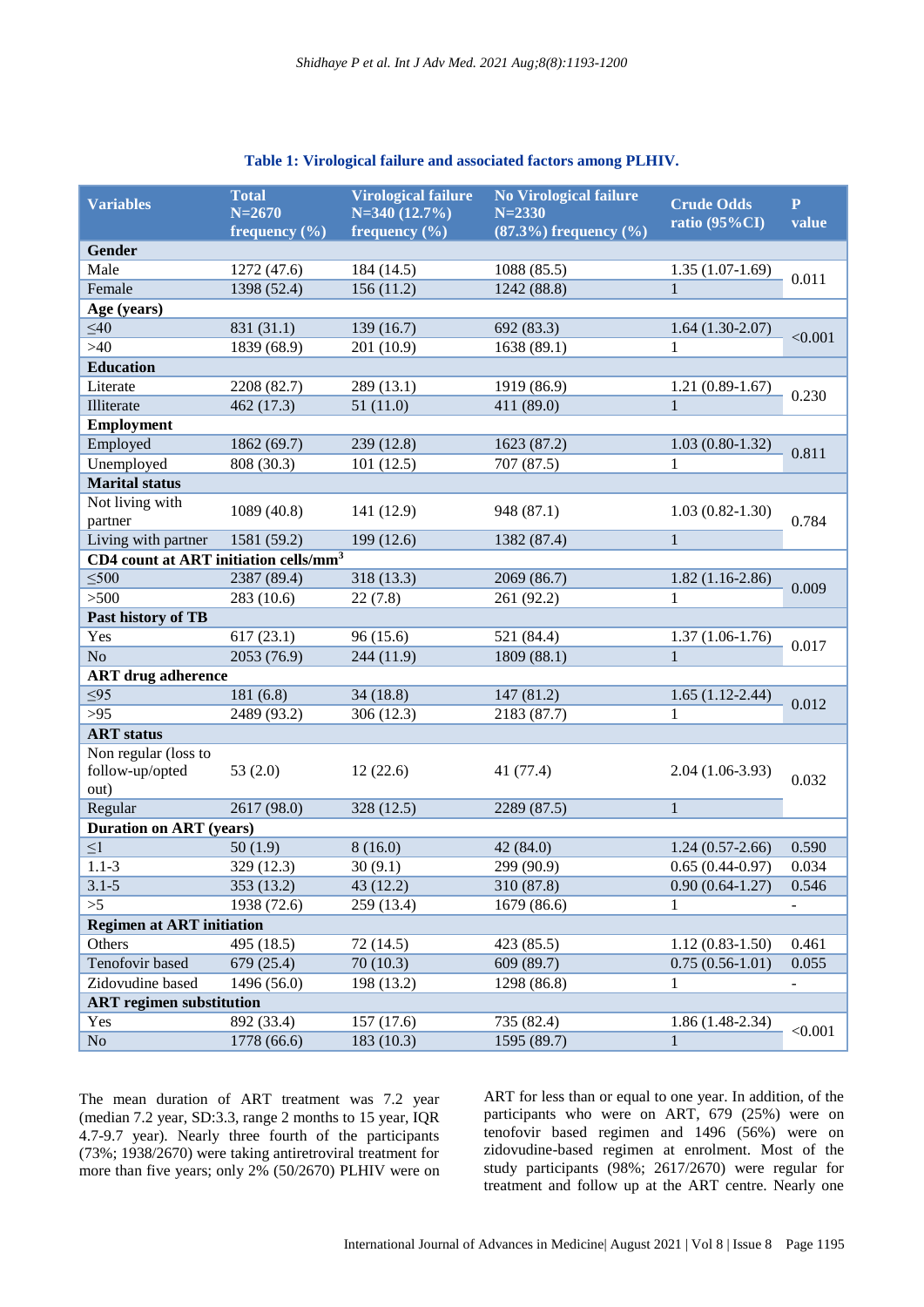third of the PLHIV in the study, (33%; 892/2670) had ART regimen substitution since their treatment initiation due to toxicity, anti-tubercular treatment or change in the National guidelines.

## **Table 2: Multivariable analysis of association of variables with virological failure among PLHIV.**

| <b>Exposure variables</b>                         | <b>Adjusted odds ratio</b> | 95% CI of AOR | P value |  |
|---------------------------------------------------|----------------------------|---------------|---------|--|
| Age (years)                                       |                            |               |         |  |
| $\leq 40$                                         | 1.91                       | 1.50-2.44     | < 0.001 |  |
| $>40$                                             | Reference                  |               |         |  |
| Gender                                            |                            |               |         |  |
| Male                                              | 1.52                       | 1.20-1.94     | 0.001   |  |
| Female                                            | Reference                  |               |         |  |
| CD4 count at ART initiation cells/mm <sup>3</sup> |                            |               |         |  |
| $\leq 500$                                        | 1.71                       | 1.08-2.70     | 0.022   |  |
| >500                                              | Reference                  |               |         |  |
| <b>ART</b> drug adherence %                       |                            |               |         |  |
| $\leq 95$                                         | 1.55                       | 1.04-2.32     | 0.031   |  |
| >95                                               | Reference                  |               |         |  |
| <b>ART</b> status                                 |                            |               |         |  |
| Non regular (loss to follow-up/opted out)         | 1.81                       | $0.93 - 3.55$ | 0.082   |  |
| Regular                                           | Reference                  |               |         |  |
| <b>ART</b> regimen substitution                   |                            |               |         |  |
| Yes                                               | 1.83                       | 1.44-2.33     | < 0.001 |  |
| No                                                | Reference                  |               |         |  |
| <b>History of TB</b>                              |                            |               |         |  |
| Yes                                               | 1.15                       | $0.88 - 1.51$ | 0.306   |  |
| N <sub>o</sub>                                    | Reference                  |               |         |  |

Ninety three percent (2489/2670) PLHIV had more than 95% drug adherence. Two percent (53/2670) of the PLHIV had opted out of treatment and were loss to follow up. About a fifth of the PLHIV (23%, 617/2670) had history of tuberculosis About a fifth of the PLHIV (23%, 617/2670) had history of tuberculosis. The proportion of virological failure among study participants was 13% (340/2670).

## *Univariate analysis*

Univariate analysis was conducted to study the associations between various attributes of the study participants and virological failure (Table 1). Gender was found to be significantly associated with the outcome of the study (15%, 184/1272; OR 1.35, 95%CI 1.07-1.69; p=0.011). PLHIV less than 40 year of age had greater probability of having virological failure (17%; 139/831) compared to the others (11%; 201/1839). There was no significant association between level of literacy, employment status, ART initiation regimen and duration of antiretroviral therapy with virological failure. PLHIV with CD4 count of  $\leq 500$  cells/mm<sup>3</sup> at ART initiation had higher occurrence (13%, 318/2387; OR 1.82, 95% CI 1.16-2.86; p=0.009) of virological failure as compared to others. The prevalence of virological failure was observed to be higher among PLHIV with history of tuberculosis (16%, 96/617) compared to those with no history. Adherence to ART was significantly associated

with virological failure and the odds of virological failure was about 1.7 times higher (OR 1.65, 95% CI 1.12-2.44, p=0.012) among PLHIV who had ≤95% drug adherence as compared to others. Of the total 617 study participants having tuberculosis prior to viral load testing, 16% (96/617) had virological failure (OR 1.37, 95% CI 1.06- 1.76). Participants with ART substitution had nearly two times higher odds of having virological failure (OR 1.86, 95% CI 1.48-2.34, p<0.001).

## *Multivariate analysis*

The variables included in multivariate model were age, gender, CD4 count at ART initiation, history of tuberculosis, ART drug adherence, status at ART centre and ART substitution (Table 2). Multivariate analysis showed factors associated with the outcome of virological failure. PLHIV with age less than 40 years had significantly higher risk of virological failure as compared to others (adjusted OR 1.91; 95% CI: 1.50- 2.44; p<0.001). Men were one and half times more likely to have virological failure as compared to women (adjusted OR 1.52; 95% CI: 1.20-1.94; p=0.001). Those with CD4 count of less than or equal to 500 cells/mm<sup>3</sup> at treatment initiation and ART adherence ≤95% had higher risk for virological failure as compared to others (adjusted OR 1.71; 95% CI 1.08-2.70; p=0.022) and (adjusted OR 1.55, 95% CI of AOR 1.04-2.32; p=0.031) respectively. PLHIV with ART substitution due to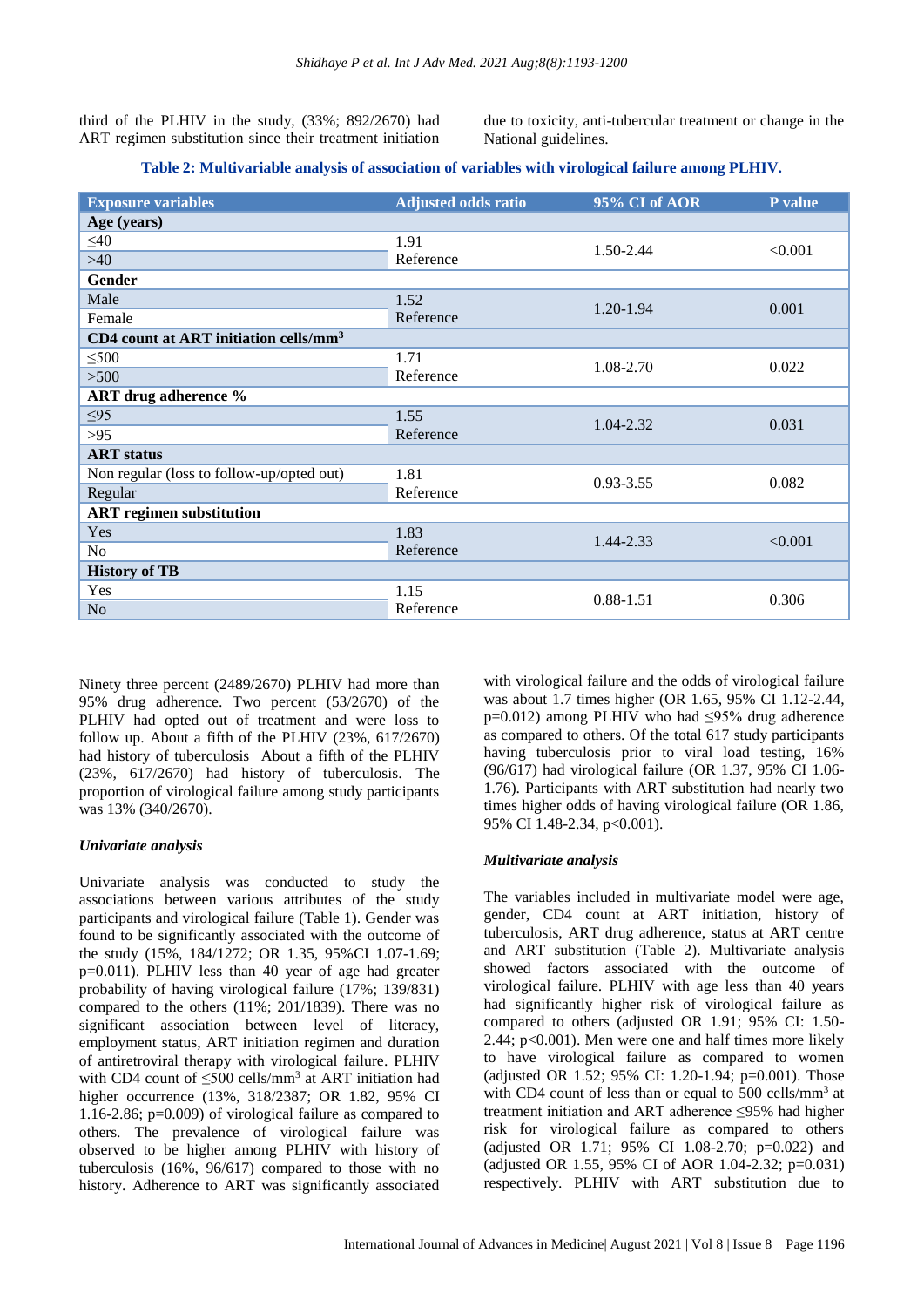various reasons were almost twice as likely to have virological failure (adjusted OR 1.83, 95% CI 1.44-2.33; p<0.001) compared to their counterparts.

## **DISCUSSION**

Current cross-sectional retrospective study estimated the prevalence and determinants of virological failure among people living with HIV on ART in a public-sector government ART centre. The overall prevalence of virological failure among adults receiving antiretroviral therapy in our study was similar to prior studies with limited sample size from western and southern India.<sup>12</sup> A recent study showed a virological failure of 12% in Mumbai at the beginning of the viral load monitoring, while a suppression of 92% was observed among the subgroup of PLHIV tested for routine monitoring.<sup>7</sup> Developing countries have reported prevalence ranging from 9% to 13% for virological failure among PLHIV accessing antiretroviral therapy.<sup>13-15</sup> This may be attributed to the differences in study design, age groups, duration on ART, drug regimen, treatment adherence, study period and definition of virological failure considered for analysis in all these studies. Higher risk of virological failure was observed among men as compared to women similar to a study from western India and other developing countries though few studies have not reported any association.7,13,15 The reasons for vulnerability of men to virological failure might be due to less healthcare-seeking behaviours and ART uptake, higher body mass index as compared to women which is more likely to maintain a lower concentration of drugs in their bodies than women, and socio culture habits like smoking and drinking which can lead to poorer adherence to medication and virological suppression. 16-20 PLHIV less than 40 year had significant risk of virological failure as found in southern Indian study and Ethiopian population.15,19,20 Various behavioural and psychosocial factors like anxiety, stigma, lack of disclosure and low social economic status can be linked to this outcome.<sup>14</sup> Younger age group focusing more on their occupation and earnings can lead to neglected health seeking behaviour especially in asymptomatic individuals.<sup>21,22</sup> Younger age is also associated with poor adherence due to various socio behavioural factors. This strongly highlights focusing on the importance of needs assessment and counselling of younger infected individuals on treatment during their follow up visits to achieve virological suppression. Lower CD4 count at ART initiation was also found to be significantly associated with the outcome, so was seen in studies from other developing countries.20,23-25

The findings of the HIV prevention trials network 071 (PopART) trial in South Africa has shown that those initiated on ART with CD4 counts  $\geq$ 500 cells/ $\mu$ l had good virological outcomes, compared to those with CD4 counts 200–499 cells/µl. The authors mentioned that greater host immune responses, lower baseline VL, fewer co-morbidities, less concomitant medication, and fewer drug-drug interactions were potential mechanisms for improved virological outcomes with baseline CD4 count  $\geq$ 500 cells/ $\mu$ l.<sup>26</sup> Treat all policy and early linkages to ART centres as per the national programme guidelines assures timely initiation of ART. This helps in targeting the second 90 of UNAIDS goal, thus reducing morbidity and mortality in these individuals. The ART substitutions at ART centres, mainly for drug toxicities, side-effects and drug-drug interactions are decided as per the national ART guidelines.<sup>27</sup> Noticeably, ART substitution was associated with the outcome. In a Nigerian study, ARTrelated anaemia was found to increase the odds of late virological failure.<sup>28</sup> Many studies showed adverse drug reactions (ADR) to be significantly associated with poor immunologic and virological outcomes among people living with HIV.<sup>29-31</sup> This warrants the routine monitoring for all associated ADR and toxicities for preventing poor virological outcome.

PLHIV experiencing severe ADR were less likely to be ≥90% adherent to ART and may have higher virological failure.<sup>32,33</sup> Poor drug adherence was found to be associated with virological failure in studies from India, Ethiopia and Uganda. $8,20,25,34$  Recently published study from Ethiopia also showed that poor ART adherence level was significantly associated with viral non suppression.<sup>15</sup> Detectable viral RNA among PLHIV receiving ART was associated with suboptimal adherence to ART. This is further responsible for the emergence of drug-resistant strains of the virus. One of the important studies conducted in San Francisco using continuous measures for adherence and virological suppression has shown that each 10% decrease in adherence was found to result in a doubling of the viral load. The study suggested that small changes in adherence can result in major differences in virological outcome and that adherence may be the predominant factor determining virological outcomes. <sup>35</sup> Poor adherence was associated variable and unavailability of ART was the single most common cause for incomplete adherence as seen in rural Cameroon, suggesting need to conduct regular and continuous adherence counselling sessions at every ART centre follow-up visit as this encourages PLHIV to discuss barriers to treatment.<sup>36</sup> This is also supported by the recent National operational guidelines for viral load testing. <sup>3</sup> Regular viral load monitoring integrated with intensive adherence counselling sessions has improved the drug adherence among PLHIV resulting in prevention of switch to second line ART regimen. 37,38 Therefore, adherence counseling must be done before repeat VL testing to avoid ART switch to second line regimen in the programme, especially among those living without partners.<sup>9</sup> In decentralized clinics, reporting test results on the same-day and shorter time-to switch ART regimen had proven the potential of point of care based VLtesting.<sup>39</sup> Regular staff training, continuous monitoring and creating demand are essential to the success of routine VL testing. Thus, analysis of the data from different parts of the countries suggested that data on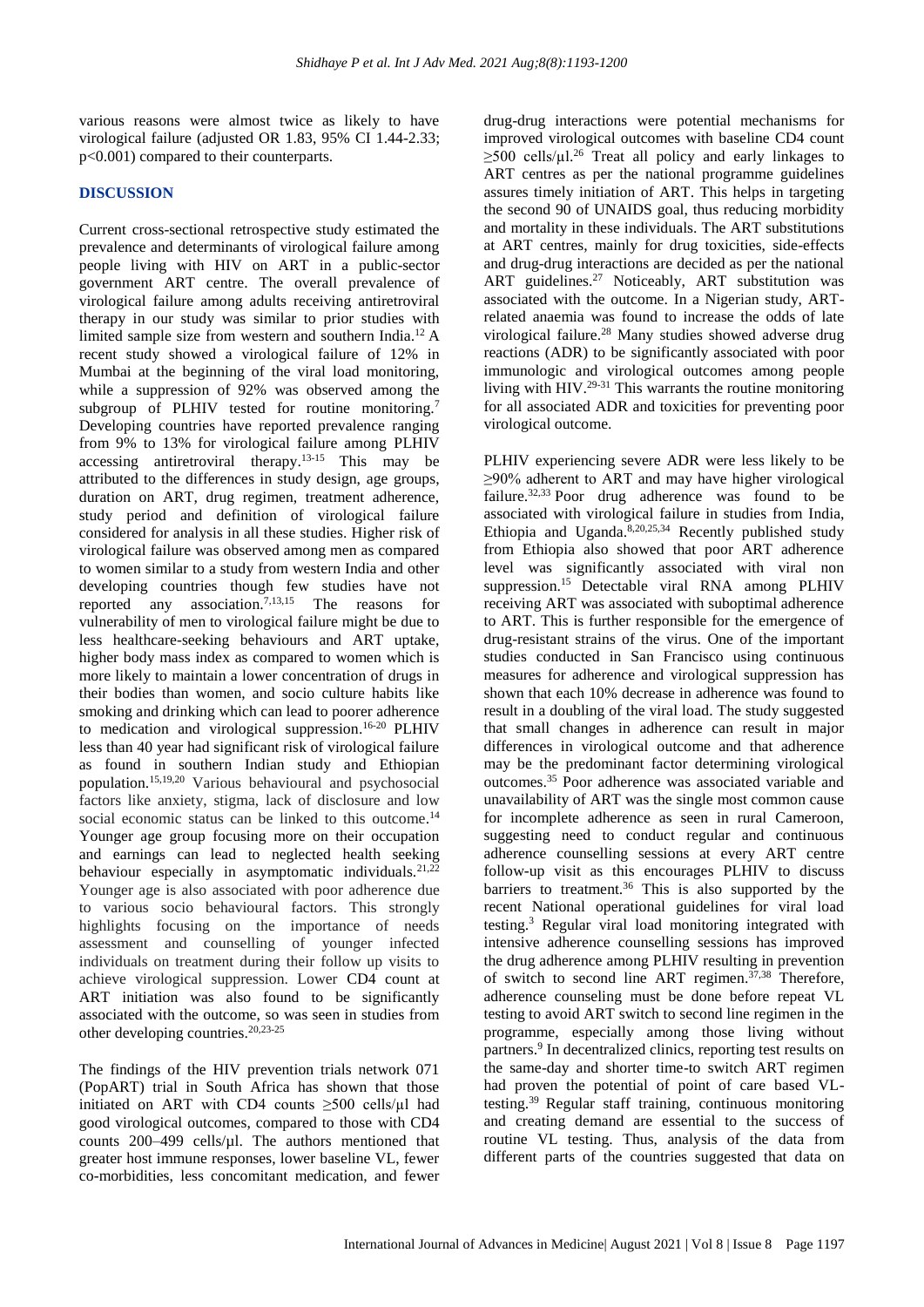predictors of treatment failure will help in achieving and understanding last 90 target of virological suppression. 2

Current paper describes data from a public-sector government ART centre which attempts to assess the virological failure among PLHIV on treatment after the launch of the NACO viral load testing guidelines for programme monitoring in 2018. We report findings from a single ART centre which has its own limitations. As with all cross-sectional studies, causal inferences about the associations could not be unfolded. Data on death and transferred out PLHIV at the ART centre were not included which might have underestimated the outcome and transferred out PLHIV at the ART centre were not included which might have underestimated the outcome. As per the national guidelines, the study involved analysis based on a single viral load assay; hence may not reveal accurate treatment failure.

## **CONCLUSION**

The present investigation has highlighted some important aspects for programmatic consideration. The study demonstrated that virological failure was associated with factors amenable to recognition through regular screening and early interventions. Younger age, gender, low baseline CD4 count at ART initiation and poor ART drug adherence were significant determinants of virological failure. Early linkage to treatment and ART initiation along with adherence counselling at every follow up visit play an important role in mitigating virological failure. Individuals with treatment switches need additional counselling sessions and adherence monitoring to achieve virological suppression which subsequently reduces drug resistance. Newer management strategies integrated with the existing HIV programme, continuing follow-up patient centric care can help in leveraging existing early detection and management of virological failure among people living with HIV.

## **ACKNOWLEDGEMENTS**

The authors acknowledge the support of care, support and treatment (CST) division of National AIDS Control Programme, CST officials at the Maharashtra State AIDS Control Society, and staff of NARI ART centre. Authors would like to thank ICMR-National AIDS Research Institute for supporting the study. The study team gratefully acknowledges the support from staff of Virology Division of ICMR-NARI and Metropolis healthcare for performing viral load testing.

*Funding: No funding sources Conflict of interest: None declared*

*Ethical approval: The study was approved by the Institutional Ethics Committee*

## **REFERENCES**

1. National AIIDS control organization, Ministry of

health and family welfare, Government of India, Annual report 2017-18. Available at: http://naco.gov.in/sites/default/files/Annual Report NACO-2017-18 %281%29.pdf. Accessed on 20 January 2021

- 2. Joint United Nations programme on HIV/AIDS (UNAIDS), an ambitious treatment target to help end the AIDS epidemic. Available at: http://www.unaids.org/en/resources/documents/201 7/90-90-90. Accessed on 20 January 2021.
- 3. National operational guidelines for viral load testing, Ministry of health and family welfare, Government of India. Available at: http://www.naco.gov.in/sites/default/files/National %20Operational%20Guidelines%20for%20Viral%2 0Load%20Testing%20Mar%2718.pdf. Accessed on 20 January 2021.
- 4. Habiyambere V, Dongmo Nguimfack B, Vojnov L, Ford N, Stover J, Hasek L, et al. Forecasting the global demand for HIV monitoring and diagnostic tests: A 2016-2021 analysis. PLoS One. 2018;13(9): e0201341.
- 5. Mungwira RG, Divala TH, Nyirenda OM, Kanjala M, Muwalo F, Mkandawire FA, et al. A targeted approach for routine viral load monitoring in Malawian adults on antiretroviral therapy. Trop Med Int Health. 2018;23(5):526-32.
- 6. Chadha S, Bhalla P, Jha AK, Gautam H, Saini S, Anuradha S, et al. Disease progression and antiretroviral therapy in newly seropositive HIV subjects in a tertiary care hospital in North India. J Infect Dev Ctries. 2013;7(2):54-9.
- 7. Laxmeshwar C, Acharya S, Das M, Keskar P, Pazare A, Ingole N, et al. Routine viral load monitoring and enhanced adherence counselling at a public ART centre in Mumbai, India. PLoS One. 2020;15(5): e0232576.
- 8. Karade SK, Ghate M V, Chaturbhuj DN, Kadam DB, Shankar S, Gaikwad N, et al. Cross-sectional study of virological failure and multinucleoside reverse transcriptase inhibitor resistance at 12 months of antiretroviral therapy in Western India. Medicine. 2016;95(37):e4886.
- 9. Shet A, Neogi U, Kumarasamy N, DeCosta A, Shastri S, Rewari BB. Virological efficacy with first-line antiretroviral treatment in India: predictors of viral failure and evidence of viral resuppression. Trop Med Int Health. 2015;20(11):1462-72.
- 10. National guidelines for HIV-1 viral load laboratory testing, Ministry of Health and Family Welfare, Government of India. Available at: http://www.naco. gov.in/sites/default/files/National GuidelinesForHIV-1ViralLoadLaboratoryTesting April2018%20%282%29.pdf. Accessed on 20 January 2021.
- 11. Consolidated guidelines on the use of antiretroviral drugs for treating and preventing hiv infection: recommendations for a public health approach. Available at: https://apps.who.int/iris/handle/10665/ 208825. Accessed on 20 January 2021.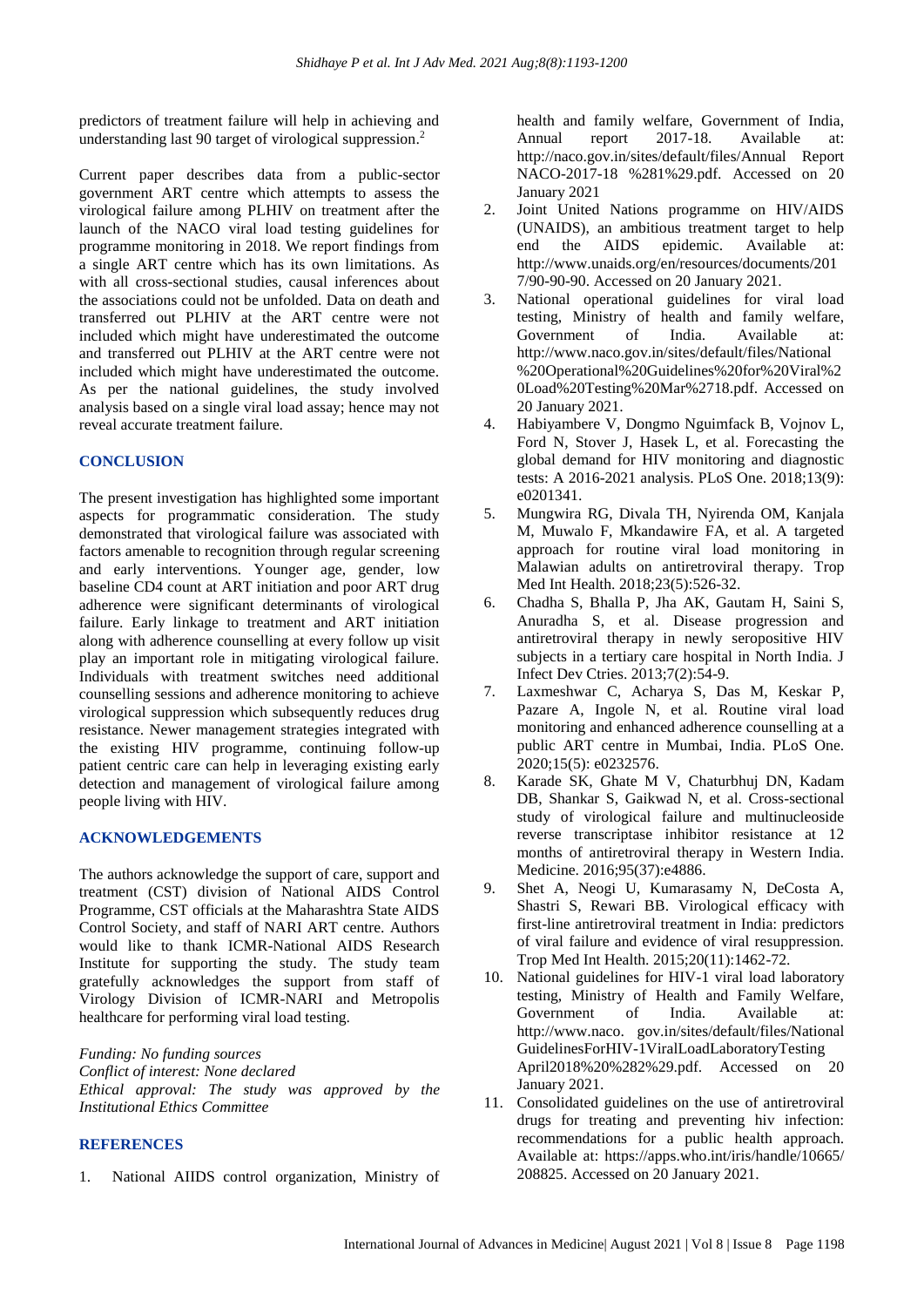- 12. Hingankar NK, Thorat SR, Deshpande A, Rajasekaran S, Chandrasekar C, Kumar S, et al. Initial virologic response and HIV drug resistance among HIV-infected individuals initiating first-line antiretroviral therapy at 2 clinics in Chennai and Mumbai, India. Clin Infect Dis. 2012;54(4):S348- 54.
- 13. Ojha CR, Shakya G, Dumre SP. Virological and immunological status of the people living with HIV/AIDS undergoing ART treatment in Nepal. Biomed Res Int. 2016;2016:6817325.
- 14. Kiweewa F, Esber A, Musingye E, Reed D, Crowell TA, Cham F, et al. HIV virologic failure and its predictors among HIV-infected adults on antiretroviral therapy in the African Cohort Study. PLoS One. 2019;14(2):e0211344.
- 15. Desta AA, Woldearegay TW, Futwi N, Gebrehiwot GT, Gebru GG, Berhe AA, et al. HIV virological non-suppression and factors associated with nonsuppression among adolescents and adults on antiretroviral therapy in northern Ethiopia: a retrospective study. BMC Infect Dis. 2020;20(1):4.
- 16. Tran DA, Wilson DP, Shakeshaft A, Ngo AD, Doran C, Zhang L. Determinants of virological failure after 1 year's antiretroviral therapy in Vietnamese people with HIV: findings from a retrospective cohort of 13 outpatient clinics in six provinces. Sex Transm Infect. 2014;90(7):538-44.
- 17. Jordan MR, Obeng-Aduasare Y, Sheehan H, Hong SY, Terrin N, Duong D V, et al. Correlates of nonadherence to antiretroviral therapy in a cohort of HIV-positive drug users receiving antiretroviral therapy in Hanoi, Vietnam. Int J STD AIDS. 2014;25(9):662-8.
- 18. Cauldbeck MB, O'Connor C, O'Connor MB, Saunders JA, Rao B, Mallesh VG, et al. Adherence to anti-retroviral therapy among HIV patients in Bangalore, India. AIDS Res Ther. 2009;6:7.
- 19. Meshesha HM, Nigussie ZM, Asrat A, Mulatu K. Determinants of virological failure among adults on first-line highly active antiretroviral therapy at public health facilities in Kombolcha town, Northeast, Ethiopia: a case–control study. BMJ Open. 2020; 10(7):e036223.
- 20. Bayu B, Tariku A, Bulti AB, Habitu YA, Derso T, Teshome DF. Determinants of virological failure among patients on highly active antiretroviral therapy in University of Gondar Referral Hospital, Northwest Ethiopia: a case-control study. HIV AIDS. 2017;9: 153-9.
- 21. Kim S-H, Gerver SM, Fidler S, Ward H. Adherence to antiretroviral therapy in adolescents living with HIV: systematic review and meta-analysis. AIDS. 2014;28(13):1945-56.
- 22. Semvua SK, Orrell C, Mmbaga BT, Semvua HH, Bartlett JA, Boulle AA. Predictors of non-adherence to antiretroviral therapy among HIV infected patients in northern Tanzania. PLoS One. 2017;12(12): e0189460.
- 23. Kyaw NTT, Harries AD, Kumar AM V, Oo MM,

Kyaw KWY, Win T, et al. High rate of virological failure and low rate of switching to second-line treatment among adolescents and adults living with HIV on first-line ART in Myanmar, 2005-2015. PLoS One. 2017;12(2):e0171780.

- 24. Datay MI, Boulle A, Mant D, Yudkin P. Associations with virologic treatment failure in adults on antiretroviral therapy in South Africa. J Acquir Immune Defic Syndr. 2010;54(5):489-95.
- 25. Ahmed M, Merga H, Jarso H. Predictors of virological treatment failure among adult HIV patients on first-line antiretroviral therapy in Woldia and Dessie hospitals, Northeast Ethiopia: a casecontrol study. BMC Infect Dis. 2019;19(1):305.
- 26. Fatti G, Grimwood A, Nachega JB, Nelson JA, LaSorda K, van Zyl G, et al. Better Virological Outcomes Among People Living With Human Immunodeficiency Virus (HIV) Initiating Early Antiretroviral Treatment (CD4 Counts ≥500 Cells/µL) in the HIV Prevention Trials Network 071 (PopART) Trial in South Africa. Clin Infect Dis an Off Publ Infect Dis Soc Am. 2020;70(3):395-403.
- 27. National technical guidelines on anti retroval treatment. Available at: www.naco.gov.in. Accessed on 20 January 2021.
- 28. Abah IO, Ncube NBQ, Bradley HA, AgbaJi OO, Kanki P. Antiretroviral therapy-associated adverse drug reactions and their effects on virologic failure-A retrospective Cohort Study in Nigeria. Curr HIV Res. 2018;16(6):436-46.
- 29. Syed IA, Sulaiman SAS, Hassali MA, Syed SH, Shan LH, Lee CKC. Factors associated with poor CD4 and viral load outcomes in patients with HIV/AIDS. J Med Virol. 2016 May;88(5):790-7.
- 30. Njuguna C, Orrell C, Kaplan R, Bekker L-G, Wood R, Lawn SD. Rates of switching antiretroviral drugs in a primary care service in South Africa before and after introduction of tenofovir. PLoS One. 2013; 8(5):e63596.
- 31. Bezabhe WM, Bereznicki LR, Chalmers L, Gee P, Kassie DM, Bimirew MA, et al. Adverse drug reactions and clinical outcomes in patients initiated on antiretroviral therapy: a prospective cohort study from ethiopia. Drug Saf. 2015;38(7):629-39.
- 32. Cardoso SW, Grinsztejn B, Velasque L, Veloso VG, Luz PM, Friedman RK, et al. Incidence of modifying or discontinuing first HAART regimen and its determinants in a cohort of HIV-infected patients from Rio de Janeiro, Brazil. AIDS Res Hum Retroviruses. 2010;26(8):865-74.
- 33. Shubber Z, Calmy A, Andrieux-Meyer I, Vitoria M, Renaud-Théry F, Shaffer N, et al. Adverse events associated with nevirapine and efavirenz-based firstline antiretroviral therapy: a systematic review and meta-analysis. AIDS. 2013;27(9):1403-12.
- 34. Ahoua L, Guenther G, Pinoges L, Anguzu P, Chaix M-L, Le Tiec C, et al. Risk factors for virological failure and subtherapeutic antiretroviral drug concentrations in HIV-positive adults treated in rural northwestern Uganda. BMC Infect Dis.